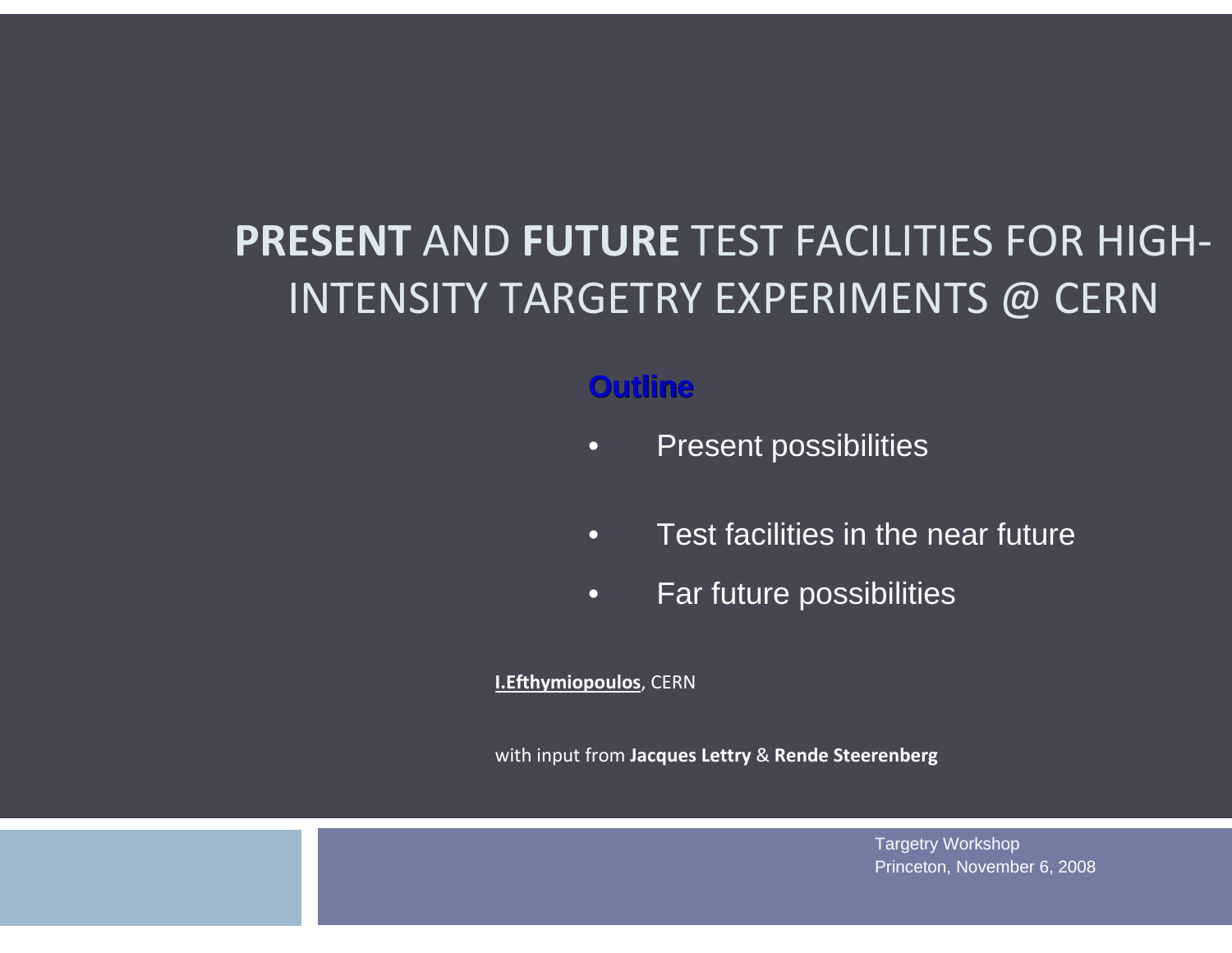

## Present possibilities



### ISOLDE target area

- $\Box$ □ Beam momentum: 1  $\div$  1.4GeV/c ; from PSB
- $\Box$ Maximum intensity : **30×10<sup>12</sup>** protons, **230ns** pulse length
- $\Box$  Experiments:
	- targetry experiments: THROUGH THIMBLE, also using Hg
	- □ significant target development program each year for the ISOLDE users for RIB beams
- $\Box$  Future:
	- □ The facility is operational and always available
	- □ Tests should be coordinated with the ISOLDE physics program and must get the proper approval (committees, safety, etc.)
	- $\Box$  They should also respect the constraints of the existing system
		- weight, size, radioactive environment, etc.
	- **HIE-ISOLDE** is under design, with the development of several kW targets coupled to LINAC ‐ 4 and upgraded PSB operation
		- Could a test target station be envisaged somewhere in the new design for tests?
			- Y. Kadi (CERN/ATB) is the right person to contact...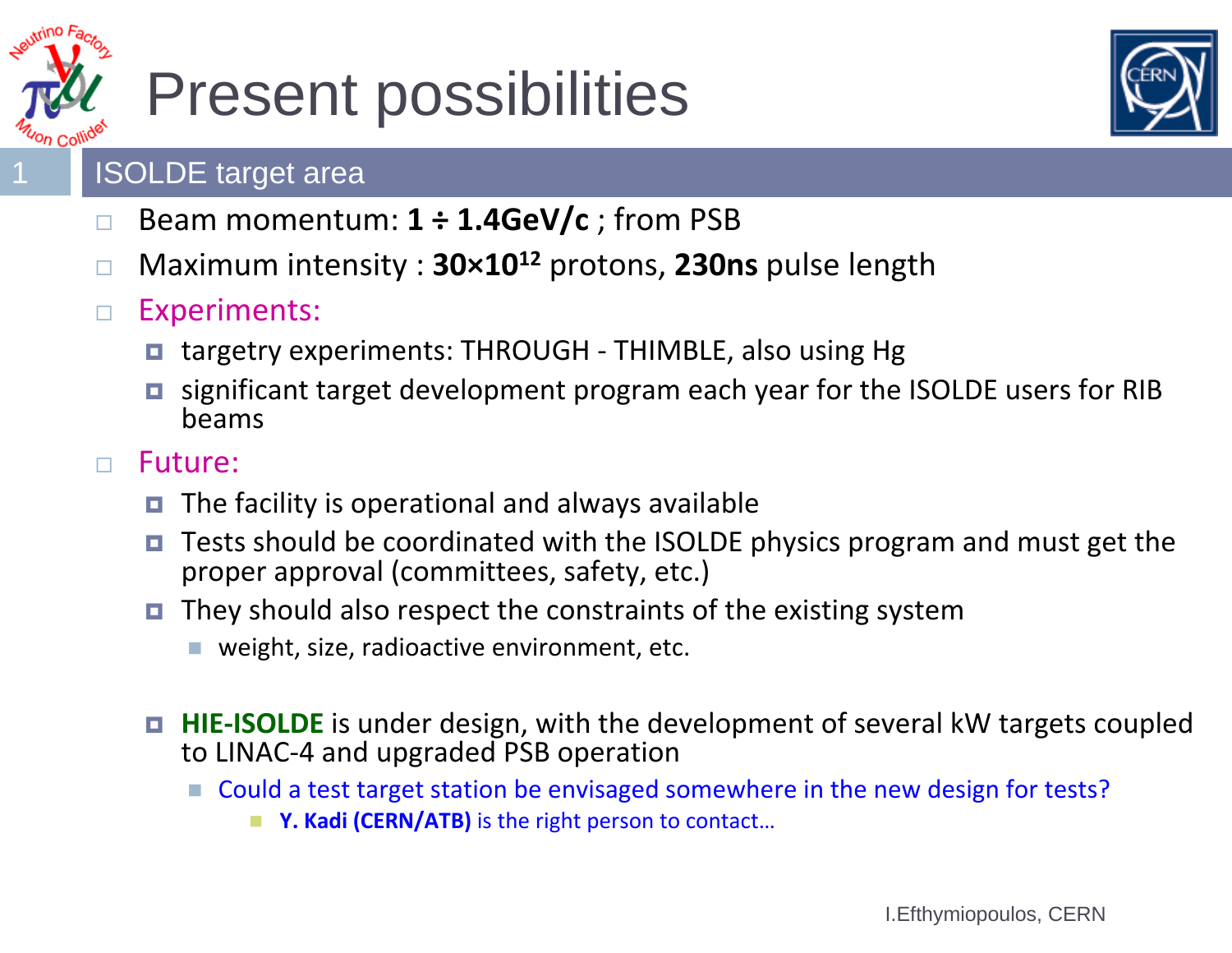

## Present possibilities



ISOLDE target area



*Courtesy : J. Lettry, CERN*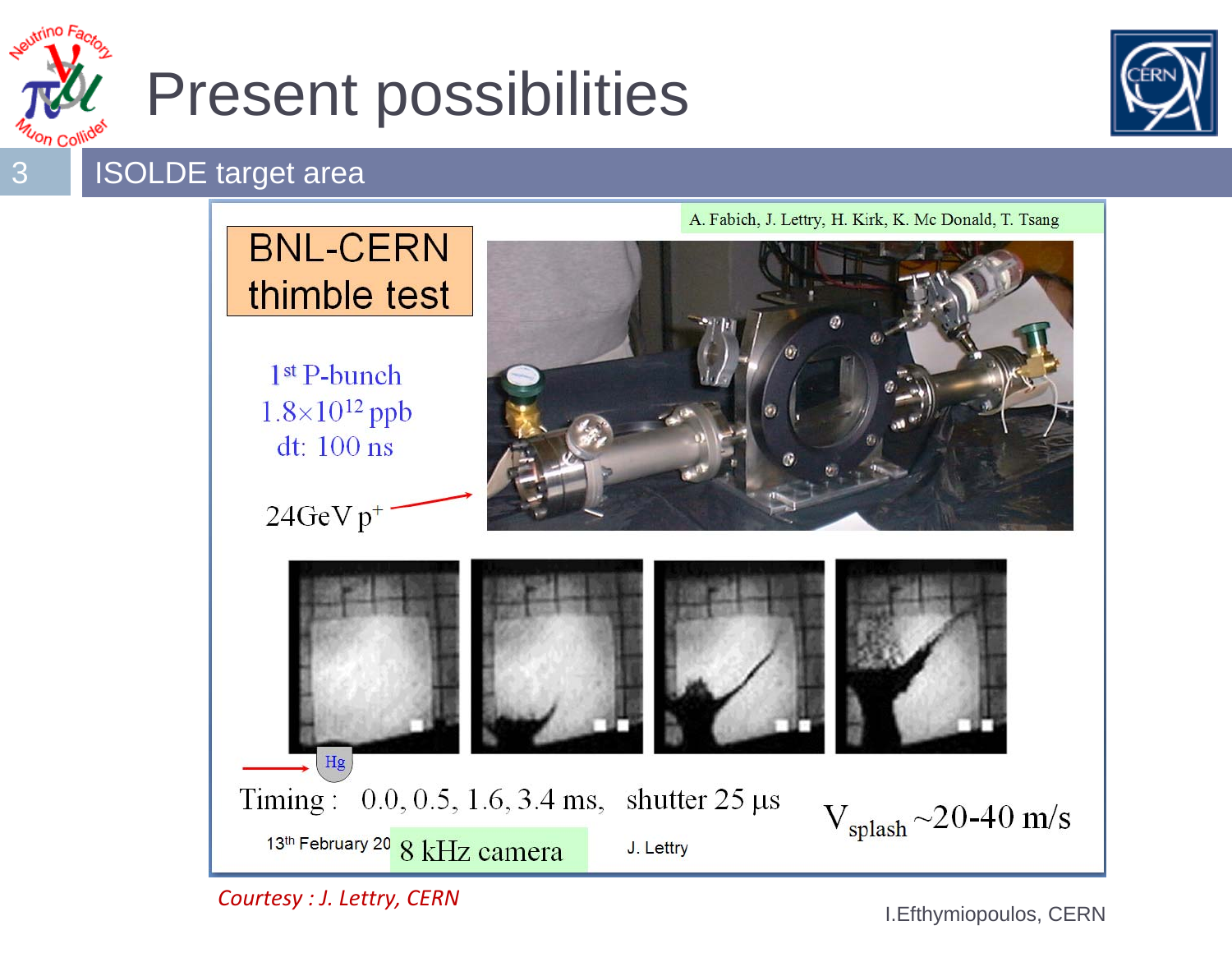

# Present possibilities



#### FTN/n‐TOF line

- □ Beam momentum: 14÷ 24 GeV/c, from PS
- $\Box$  Maximum Intensity : **30×10<sup>12</sup>** protons, variable pulse length and bunch spacing
- $\Box$  Experiments :
	- MERIT; installed and completed in 2007
- $\Box$  Future :
	- Unavailable due to nTOF operation

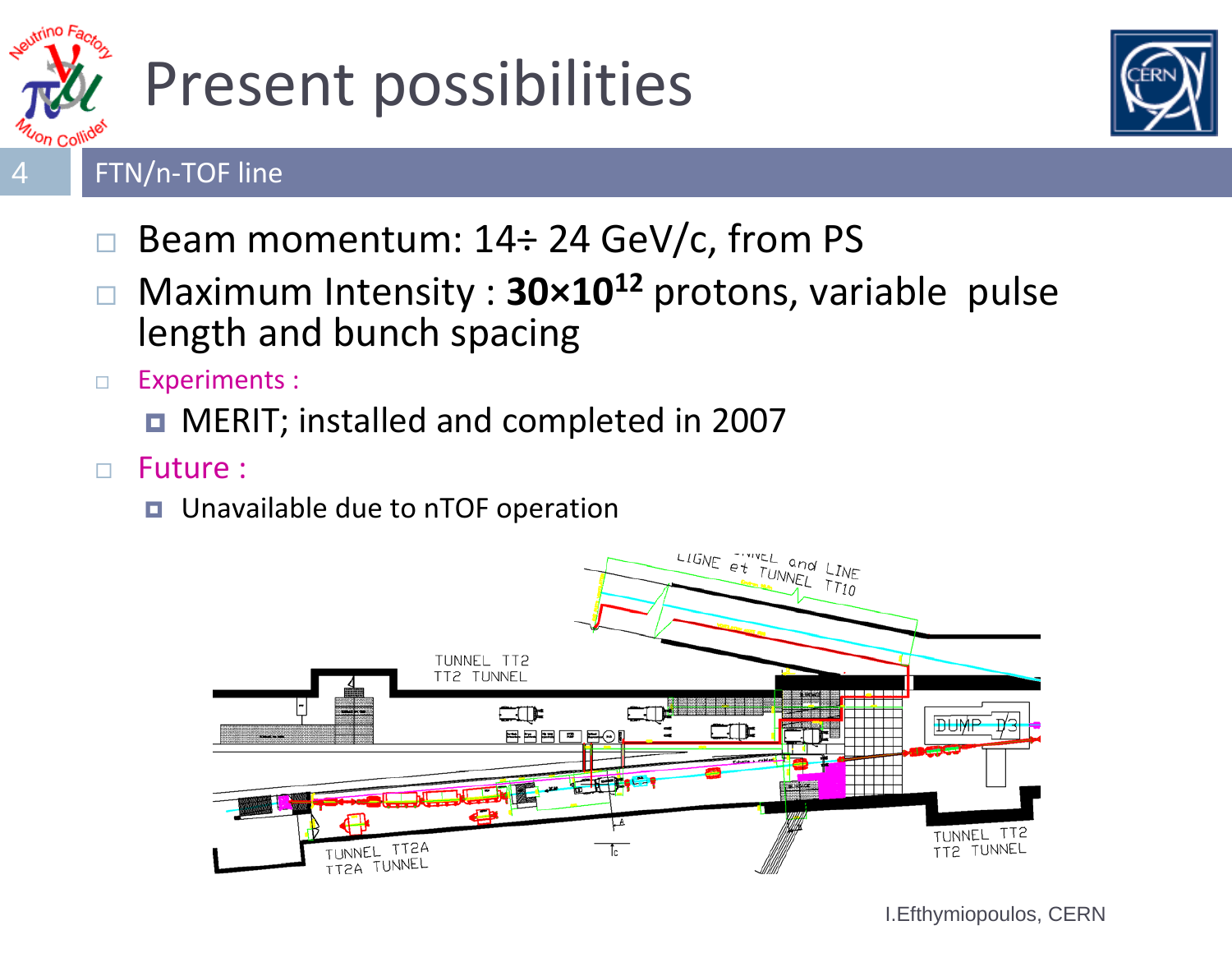

## Present possibilities



#### $\Box$ **PS – East Area**

■ There is a semi-fast extraction to an IRRADIATION facility

■ 1-4-8 bunches @ 14 GeV/c for a total intensity <5×10<sup>11</sup> p

#### $\Box$  Re ‐use some of the **old tunnels attached to PS TT7 tunnel**: old neutrino target area ■ AD-loop : anti-proton ring

- In both cases a complete rebuilt of the line is required ■ Magnets (available?), power supplies, instrumentation
- Needs detailed evaluation study (I.E + R. Steerenberg)
- Would also need some "political" support from the management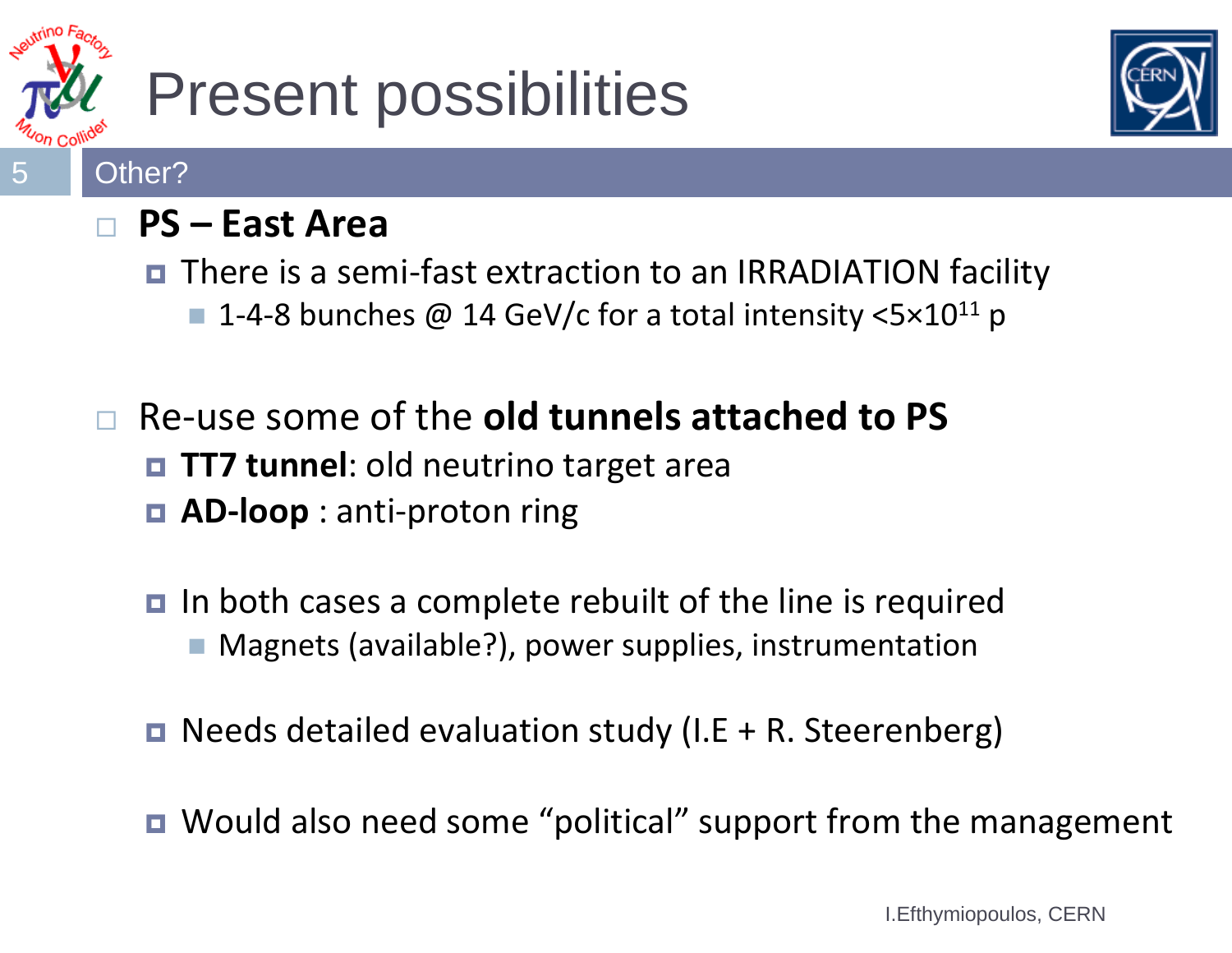



### TT7 & Anti-Proton Loop tunnels

6

TT7 tunnel

• may not be fully compatible with

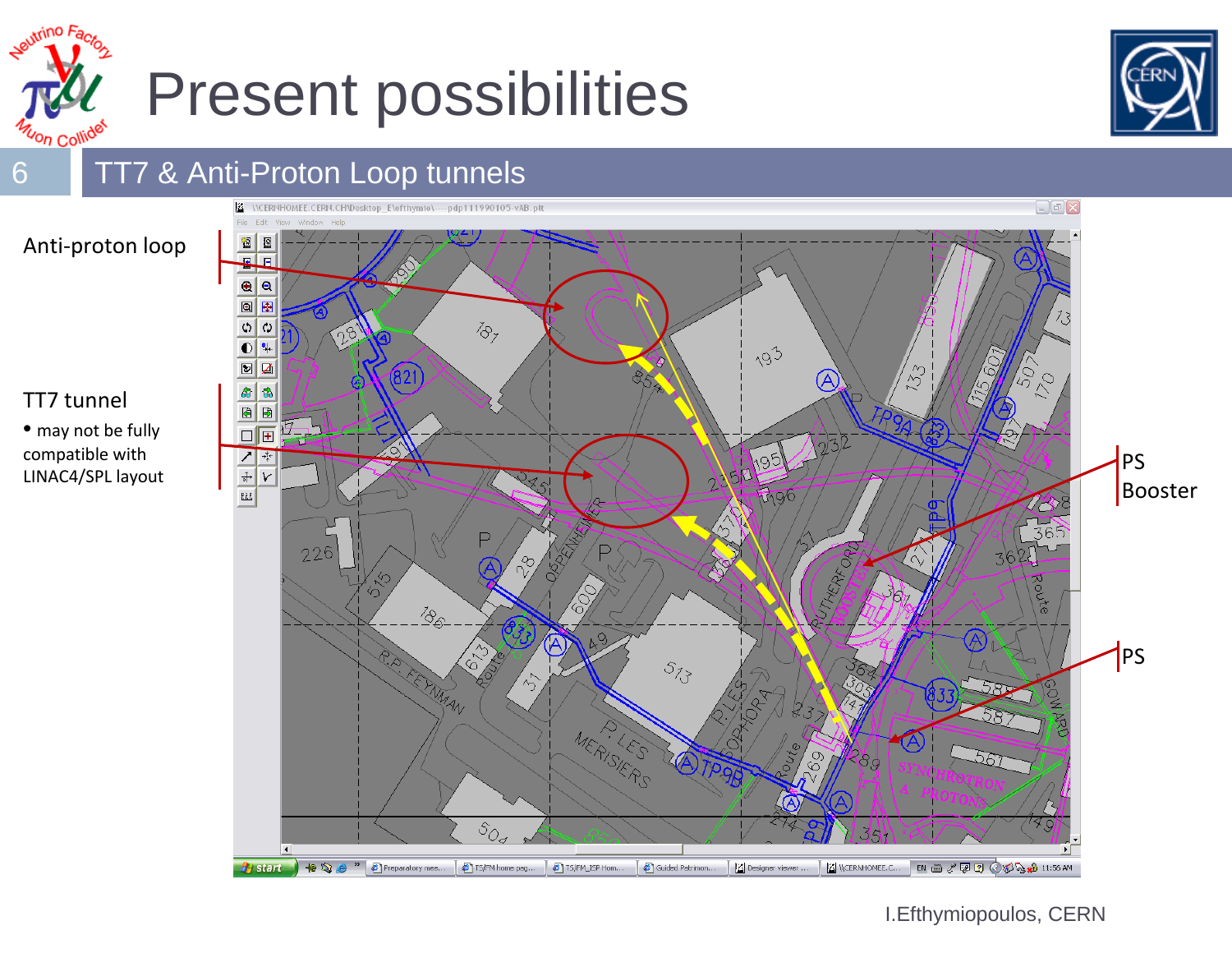## **Future** test facilities for High‐intensity Targetry Experiments @ CERN

### **Outline Outline**

7

- •Present possibilities
- •Test facilities in the near future
- •Far future possibilities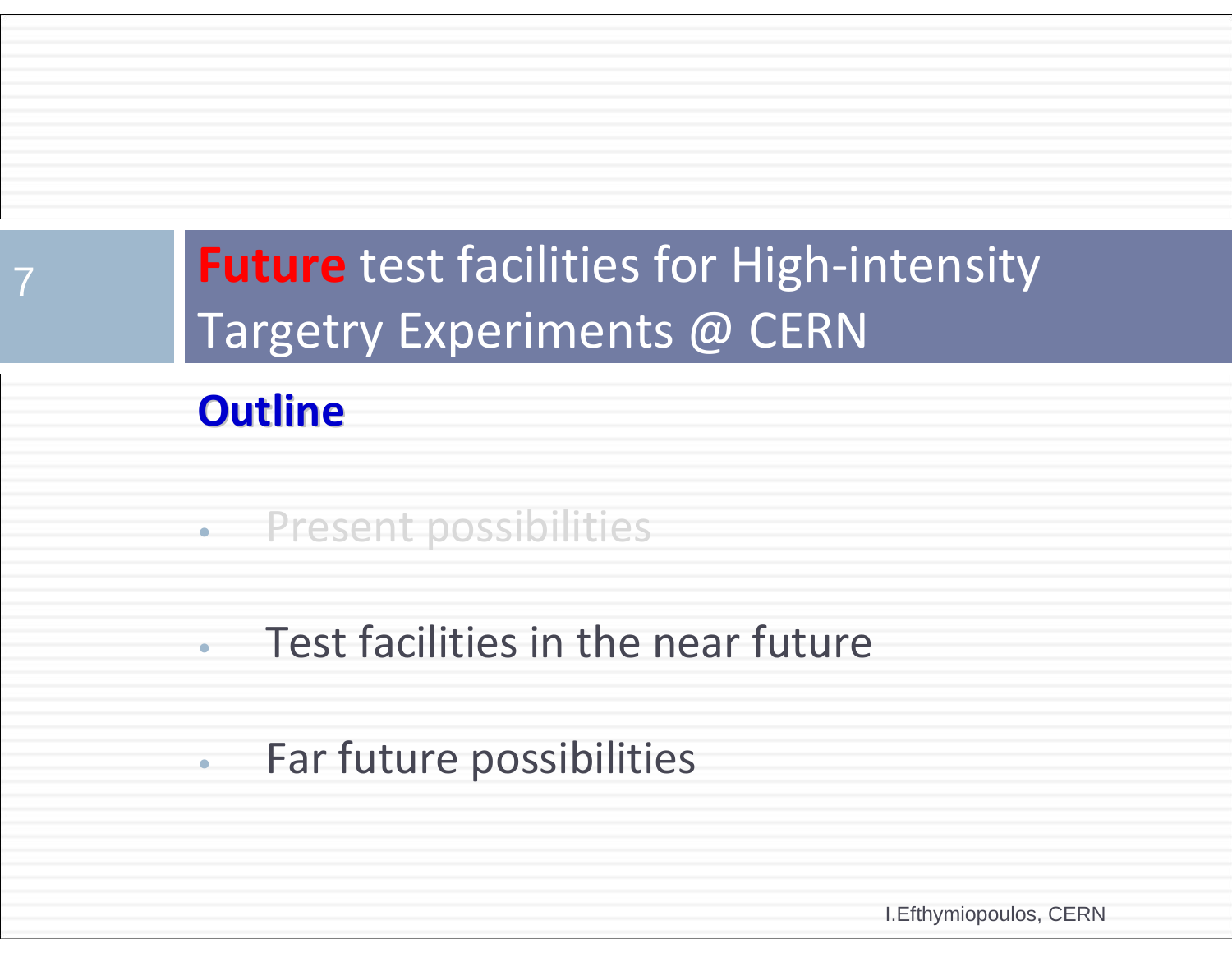

# Test facilities in the near future



### HIRADMAT

- $\Box$ A test facility under study for material irradiation (collimators) under LHC beam conditions
- $\Box$  Attached to SPS
	- □ TI2 extraction line ; old WANF target area

#### $\Box$ Beam parameters:

- Beam momentum: **450 GeV/c**
	- could it go down to SPS injection energy (~30 GeV/c???)
- □ Bunch intensity: **5.0×10 9 ÷ 1.15×1011** ; 1 <sup>÷</sup> 288 bunches, 25ns apart
- $\Box$ ■ Pulse energy 2.4MJ; length ~7us;
- 1mm<sup>2</sup> beam size at the target
- $\Box$  Design ongoing; expected to be available for "external" users by **November 2010**
	- Part of EU funded program for "open access"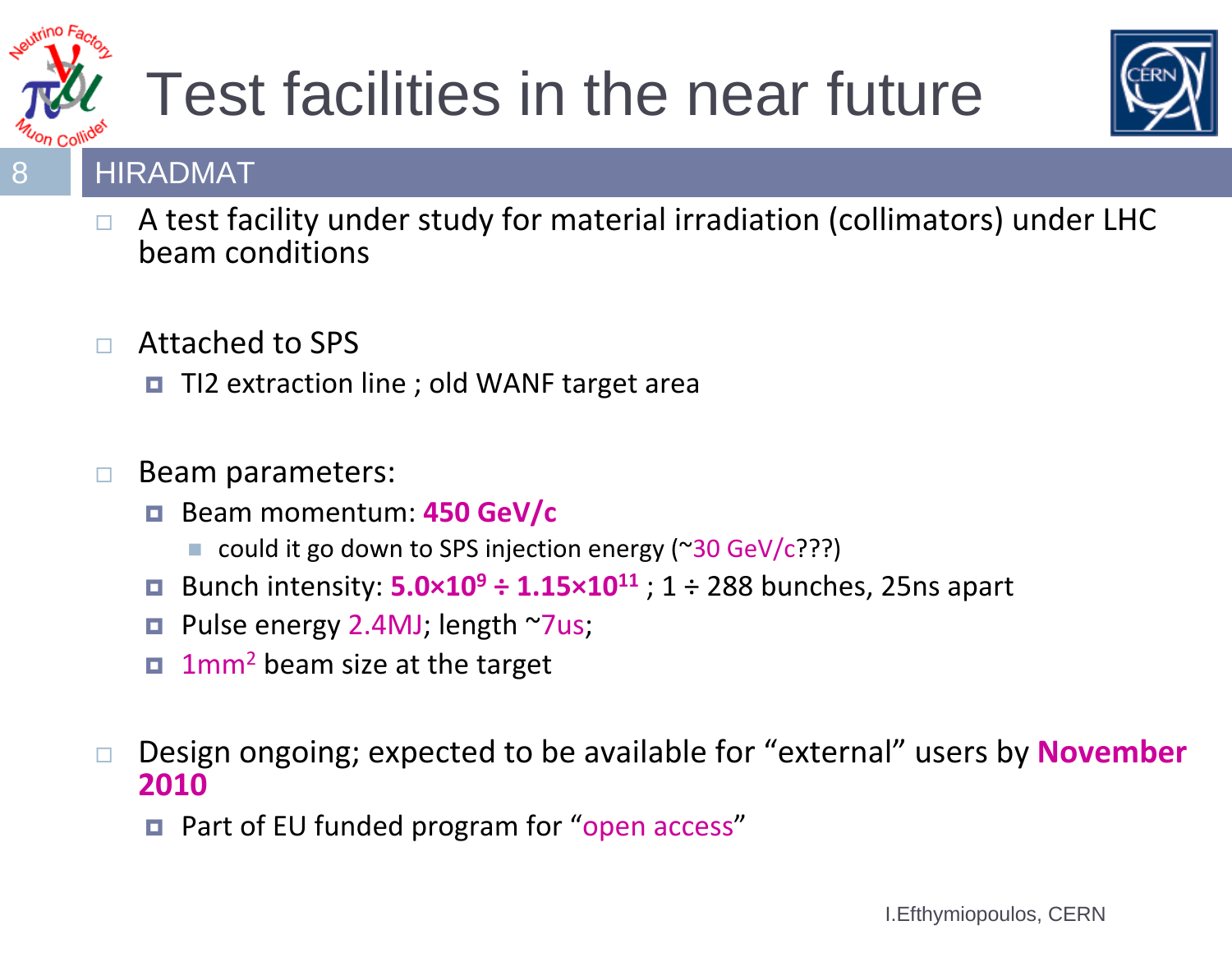

## Test facilities in the near future



HIRADMAT

#### $\Box$ Test facility (under study) in old WANF tunnel

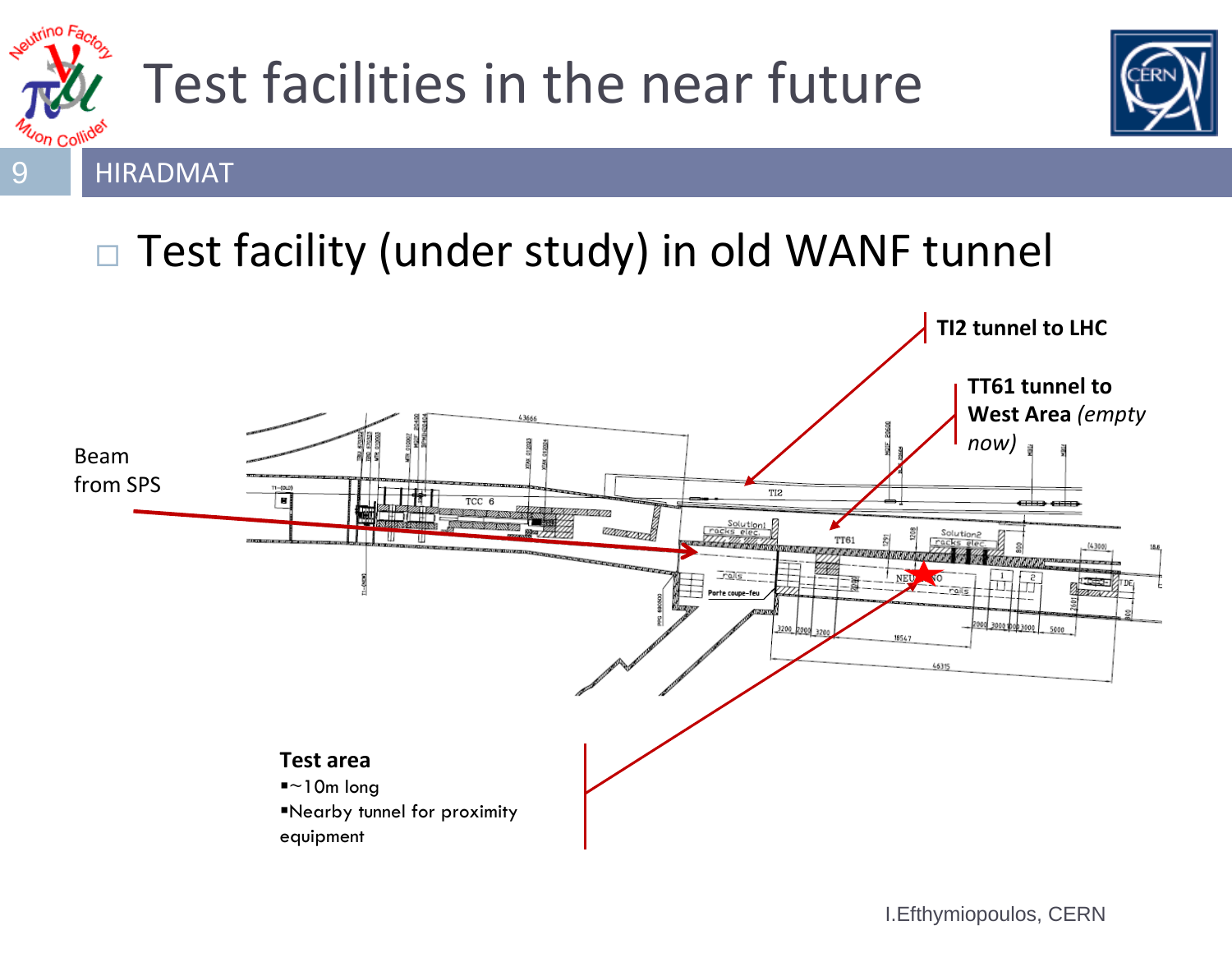## **Future** test facilities for High‐intensity Targetry Experiments @ CERN

### **Outline Outline**

10

- •Present possibilities
- •Test facilities in the near future
- •Far future possibilities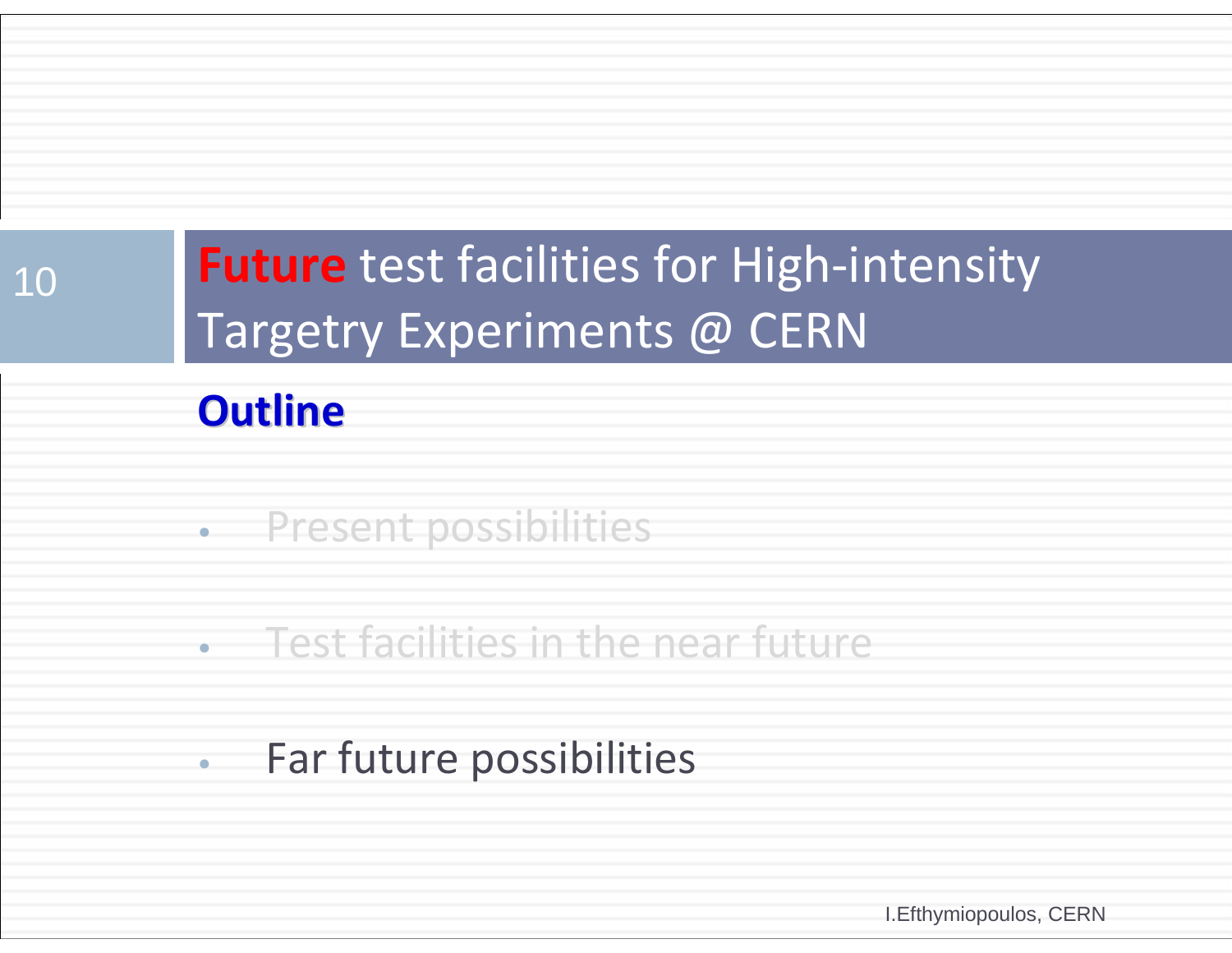

# Far future possibilities



#### PS2 experimental areas

### □ Experimental areas for the new PS2 machine (> 2016?)  $\epsilon$ )<br>derground caverns:<br>high-intensity fixed target or rare decay experiment

- **u** Underground caverns:
	- 1.
	- 2.High-intensity irradiation + {targetry +  $v$ -front-end} facility

#### $\Box$ Beam parameters:

| <b>Parameter</b>                 | unit       | PS <sub>2</sub>        | <b>PS</b>            |
|----------------------------------|------------|------------------------|----------------------|
|                                  |            |                        |                      |
| Injection energy kinetic         | GeV        | 4.0                    | 1.4                  |
| <b>Extraction energy kinetic</b> | <b>GeV</b> | ~50                    | 13/25                |
| Max. intensity LHC (25ns)        | ppb        | 4.0 x 10 <sup>11</sup> | $1.7 \times 10^{11}$ |
| <b>Max. intensity FT</b>         | ppp        | $1.2 \times 10^{14}$   | $3.3 \times 10^{13}$ |
| Max. stored energy               | kJ         | 1000                   | 70                   |
| Linear ramp rate                 | T/s        | 1.5                    | 2.2                  |
| <b>Repetition time (50 GeV)</b>  | s          | ~2.5                   | 1.2/2.4              |
| Max. effective beam power        | kW         | 400                    | 60                   |